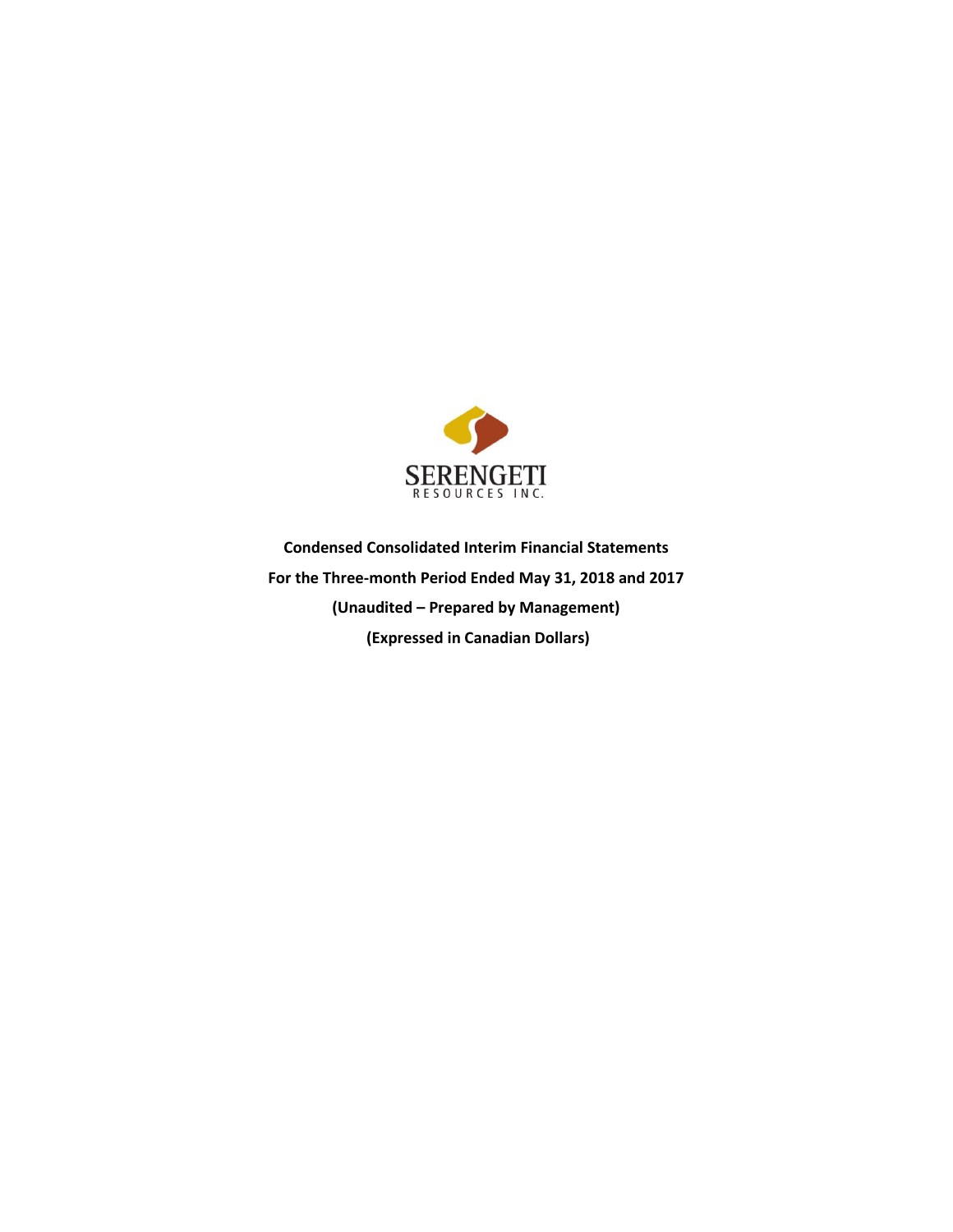*Condensed Consolidated Unaudited Interim Financial Statements* 

*In accordance with National Instruments 51-102 released by the Canadian Securities Administrators, the Company discloses that its auditors have not reviewed the condensed consolidated interim unaudited financial statements for the three-month period ended May 31, 2018.*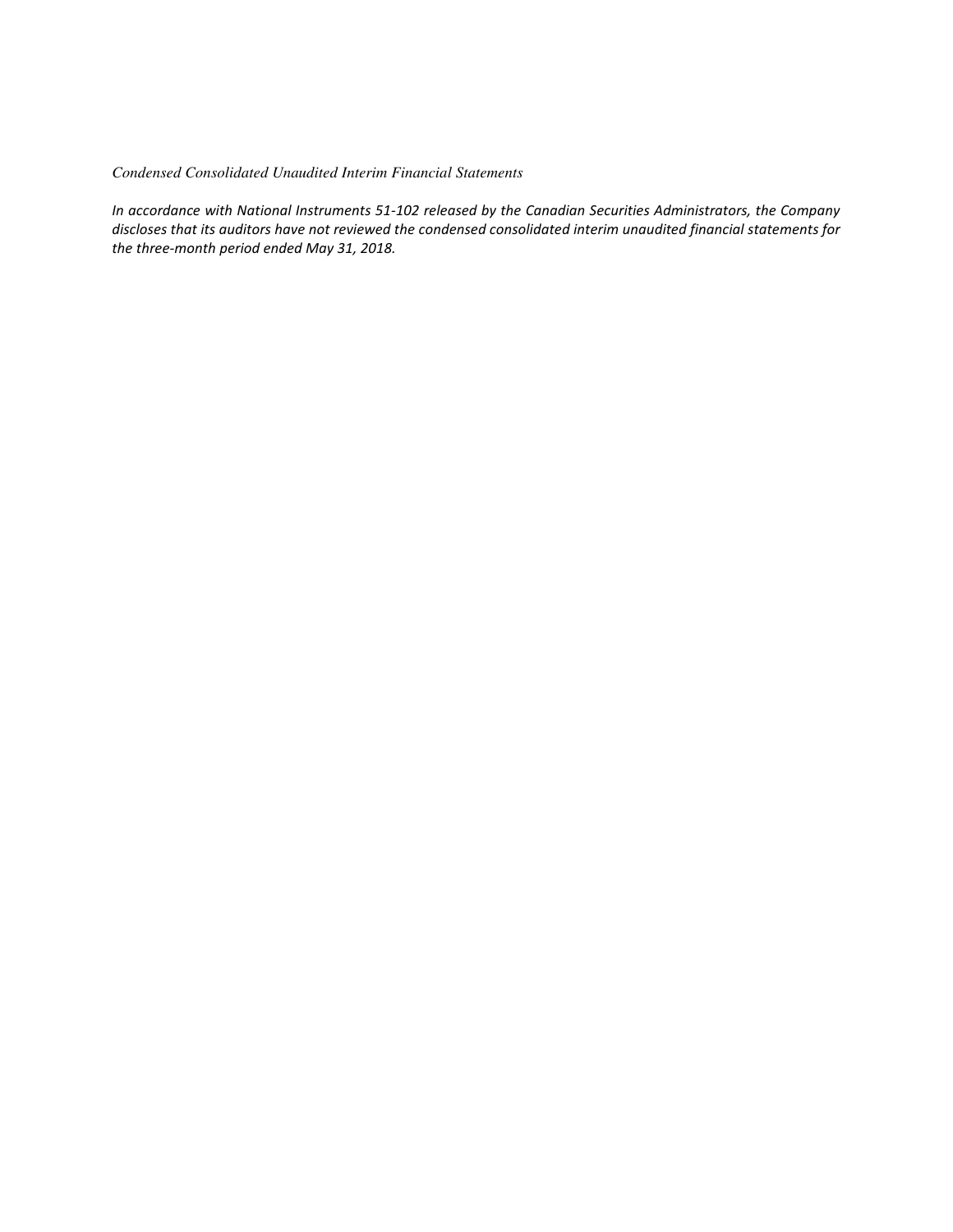# Serengeti Resources Inc. Condensed Consolidated Interim Statements of Financial Position (Expressed in Canadian Dollars - Unaudited)

|                                        | <b>Notes</b> |     | May 31,<br>2018 |     | February 28,<br>2018 |
|----------------------------------------|--------------|-----|-----------------|-----|----------------------|
| <b>ASSETS</b>                          |              |     |                 |     |                      |
| <b>Current assets</b>                  |              |     |                 |     |                      |
| Cash and cash equivalents              | 3            | \$  | 985,475         | \$  | 1,032,838            |
| Receivables                            | 4            |     | 42,711          |     | 26,002               |
| Prepaid expenses                       |              |     | 19,141          |     | 15,952               |
|                                        |              |     | 1,047,327       |     | 1,074,952            |
| <b>Non-current assets</b>              |              |     |                 |     |                      |
| Equipment                              |              |     | 2,020           |     | 2,183                |
| Investment in joint venture            | 5            |     | 15,202,331      |     | 15,214,032           |
| Exploration and evaluation assets      | 6            |     | 1,970,082       |     | 1,901,659            |
| <b>Reclamation deposits</b>            | 7            |     | 94,284          |     | 94,284               |
|                                        |              |     | 17,268,717      |     | 17,212,159           |
| <b>TOTAL ASSETS</b>                    |              | \$  | 18,316,044      | \$  | 18,286,950           |
| <b>LIABILITIES</b>                     |              |     |                 |     |                      |
| <b>Current liabilities</b>             |              |     |                 |     |                      |
| Trade payables and accrued liabilities | 8,10         | \$  | 63,201          | \$  | 80,212               |
| Deferred revenue                       | 5            |     | 663,913         |     | 679,000              |
| <b>TOTAL LIABILITIES</b>               |              |     | 727,114         |     | 759,212              |
| <b>SHAREHOLDERS' EQUITY</b>            |              |     |                 |     |                      |
| Share capital                          | 9            |     | 41,000,635      |     | 40,710,973           |
| Warrant reserve                        | 9            |     | 116,861         |     | 175,345              |
| Other reserve                          | 9            |     | 8,067,807       |     | 7,836,703            |
| Deficit                                |              |     | (31, 596, 373)  |     | (31, 195, 283)       |
|                                        |              |     |                 |     |                      |
| TOTAL SHAREHOLDERS' EQUITY             |              |     | 17,588,930      |     | 17,527,738           |
| TOTAL LIABILITIES AND SHAREHOLDERS'    |              |     |                 |     |                      |
| <b>EQUITY</b>                          |              | \$. | 18,316,044      | \$. | 18,286,950           |

Nature of operations and going concern (Note 1) Subsequent events (Note 12 )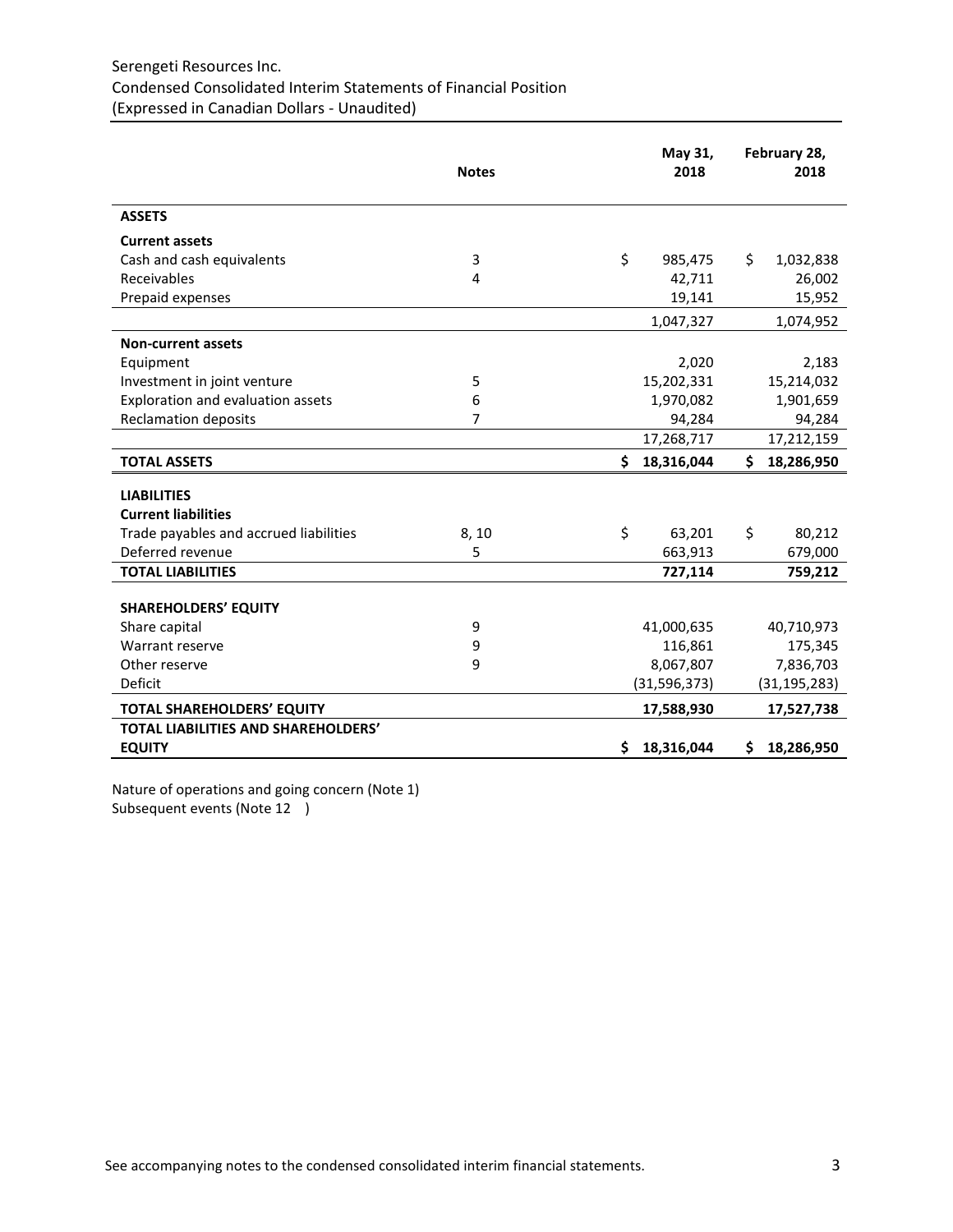# Serengeti Resources Inc. Condensed Consolidated Interim Statements of Loss and Comprehensive Loss (Expressed in Canadian Dollars - Unaudited)

|                                                      |             |                      |    | Three month period ended |
|------------------------------------------------------|-------------|----------------------|----|--------------------------|
|                                                      |             | May 31,              |    | May 31,                  |
|                                                      | <b>Note</b> | 2018                 |    | 2017                     |
| <b>Expenses</b>                                      |             |                      |    |                          |
| Consulting                                           | 10          | \$<br>30,493         | -Ś | 20,644                   |
| Conventions and tradeshows                           |             | 8,845                |    | 11,340                   |
| Depreciation                                         |             | 163                  |    | 234                      |
| Director fees                                        | 10          | 12,500               |    |                          |
| Investor relations                                   |             | 10,126               |    | 19,700                   |
| Management fees                                      | 10          | 47,746               |    | 39,436                   |
| Office and miscellaneous                             |             | 23,665               |    | 15,687                   |
| Professional fees                                    |             | 11,088               |    | 6,650                    |
| Project investigation costs                          |             | 20,063               |    |                          |
| Share-based payments                                 | 9           | 231,104              |    |                          |
| Transfer agent and filing fees                       |             | 9,556                |    | 3,250                    |
|                                                      |             | (405, 349)           |    | (116, 941)               |
| <b>Other Items</b>                                   |             |                      |    |                          |
| Interest income                                      |             | 873                  |    | 1,769                    |
| Share of joint venture loss                          | 5           | (1,894)              |    |                          |
| Management income                                    | 5           | 5,280                |    |                          |
|                                                      |             | 4,259                |    | 1,769                    |
| Loss and comprehensive loss for the period           |             | \$<br>$(401,090)$ \$ |    | (115, 172)               |
| Loss per share - basic and diluted                   |             | \$<br>$(0.00)$ \$    |    | (0.00)                   |
|                                                      |             |                      |    |                          |
| Weighted average number of common shares outstanding |             | 86,795,057           |    | 73,835,125               |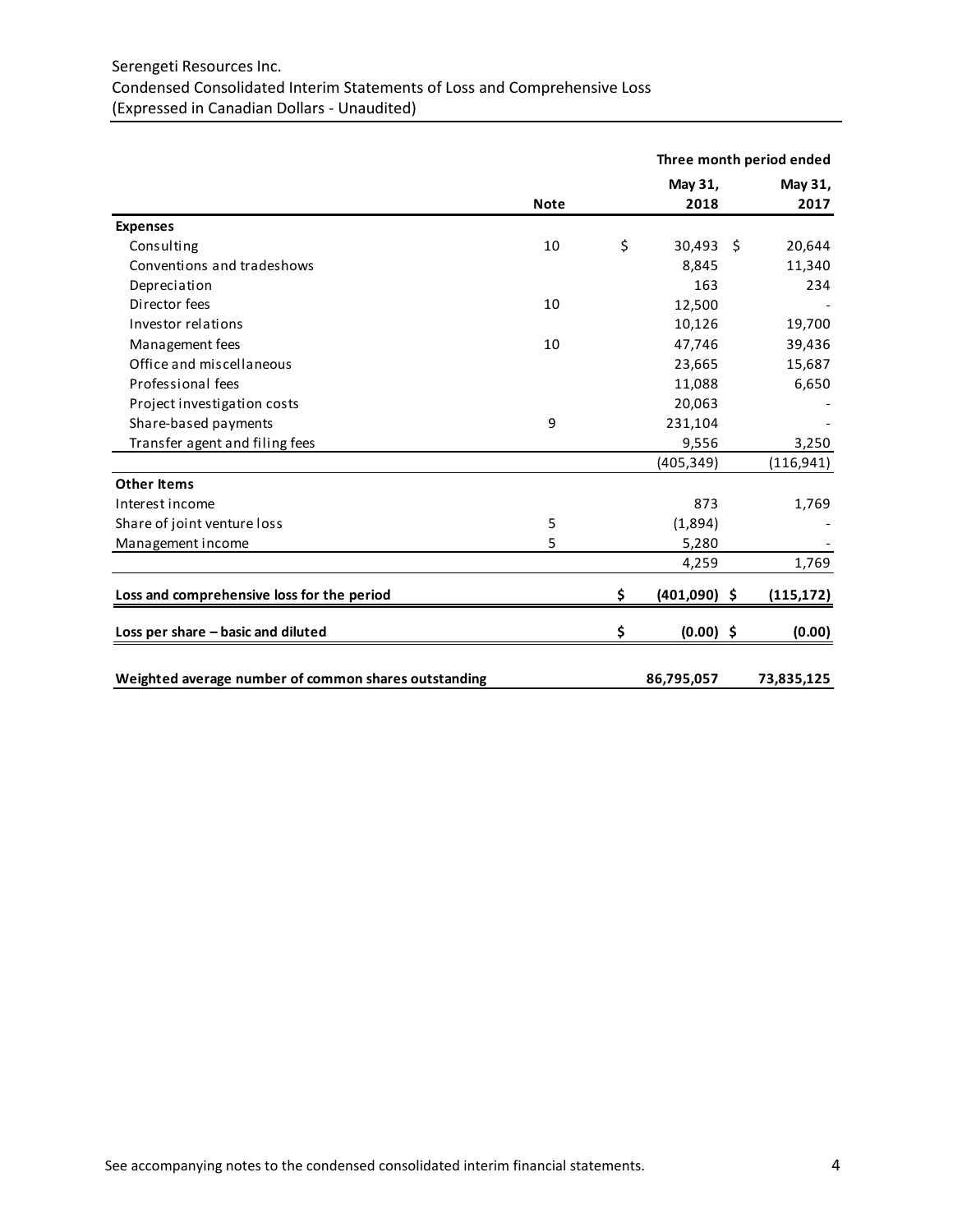# Serengeti Resources Inc. Condensed Consolidated Interim Statements of Changes in Shareholders' Equity (Expressed in Canadian Dollars - Unaudited)

|                                                            |   | Share capital         |    |            |    |                  |                |                |    |                                  |
|------------------------------------------------------------|---|-----------------------|----|------------|----|------------------|----------------|----------------|----|----------------------------------|
|                                                            |   | Note Number of shares |    | Amount     |    | Warrant reserves | Other reserves | Deficit        |    | Total<br>Shareholders'<br>Equity |
| Balance at February 28, 2017                               |   | 71,543,821 \$         |    | 39,361,430 | \$ | $221,959$ \$     | 7,836,634 \$   | (28,009,682)   | Ŝ  | 19,410,341                       |
| Shares issued for cash - exercise of warrants              |   | 5,350,000             |    | 267,500    |    |                  |                |                |    | 267,500                          |
| Reallocation of fair market value of warrants<br>exercised |   |                       |    | 32,255     |    | (32, 255)        |                |                |    |                                  |
| Net loss for the period                                    |   |                       |    |            |    |                  |                | (115, 172)     |    | (115, 172)                       |
| Balance at May 31, 2017                                    |   | 76,893,821            |    | 39,661,185 | Ś. | 189,704<br>S     | 7,836,634 \$   | (28, 124, 854) | Ŝ  | 19,562,669                       |
| Balance at February 28, 2018                               |   | 86,635,121            | -S | 40,710,973 | \$ | $175,345$ \$     | 7,836,703 \$   | (31, 195, 283) | -S | 17,527,738                       |
| Shares issued for cash - exercise of warrants              | 9 | 1,975,000             |    | 206,250    |    |                  |                |                |    | 206,250                          |
| Shares issued for acquisition of property<br>interests     | 9 | 212,058               |    | 29,688     |    |                  |                |                |    | 29,688                           |
| Share issuance costs                                       | 9 |                       |    | (4,760)    |    |                  |                |                |    | (4,760)                          |
| Reallocation of fair market value of warrants<br>exercised |   |                       |    | 58,484     |    | (58, 484)        |                |                |    |                                  |
| Share-based payments                                       | 9 |                       |    |            |    |                  | 231,104        |                |    | 231,104                          |
| Net loss for the period                                    |   |                       |    |            |    |                  |                | (401,090)      |    | (401,090)                        |
| Balance at May 31, 2018                                    |   | 88,822,179            |    | 41,000,635 |    | 116,861<br>-S    | 8,067,807 \$   | (31,596,373)   | -S | 17,588,930                       |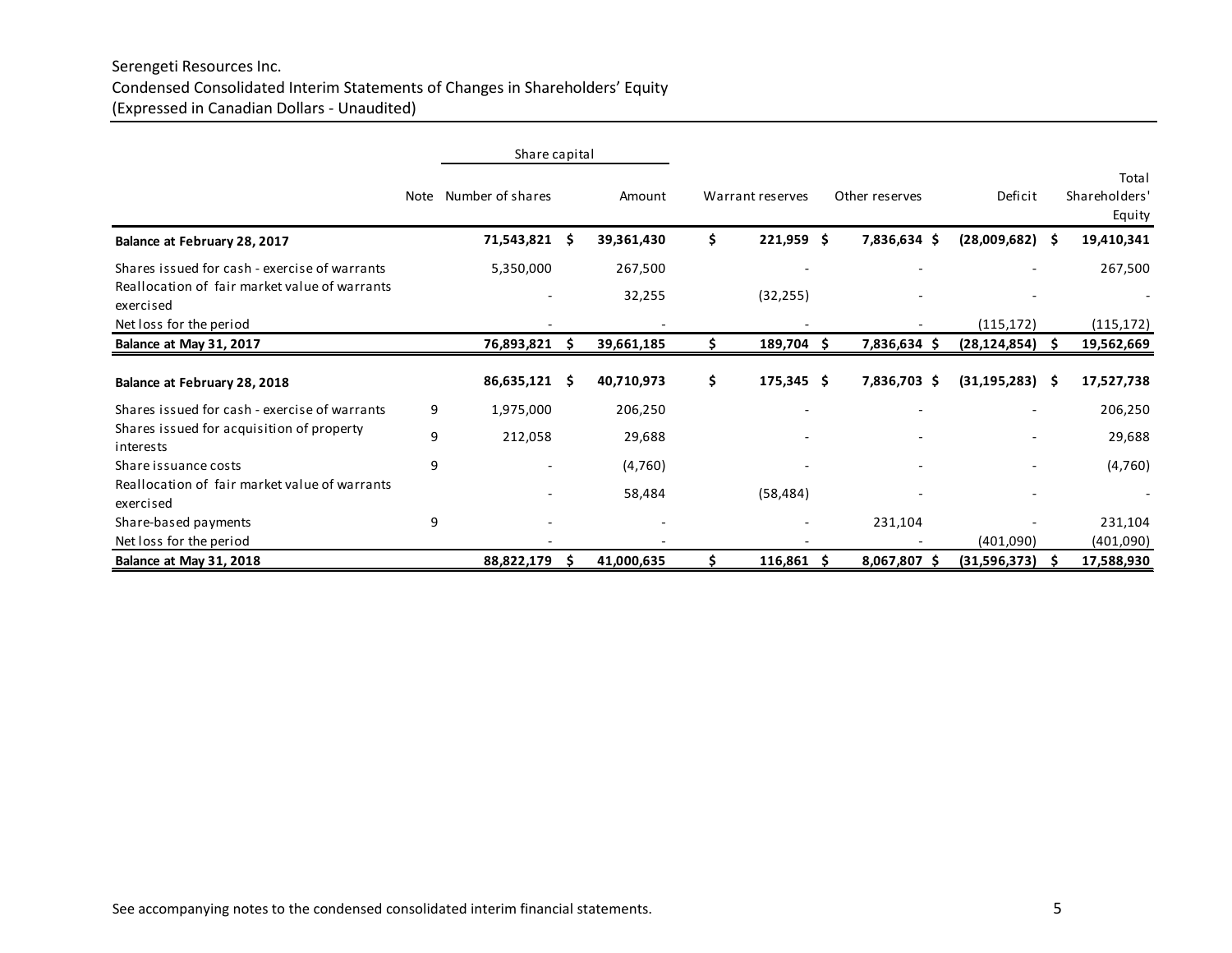# Serengeti Resources Inc. Condensed Consolidated Interim Statements of Cash Flows (Expressed in Canadian Dollars - Unaudited)

|                                                             | Three month period ended |                 |  |  |
|-------------------------------------------------------------|--------------------------|-----------------|--|--|
|                                                             | May 31,<br>2018          | May 31,<br>2017 |  |  |
| <b>Operating activities</b>                                 |                          |                 |  |  |
| Net loss for the period                                     | \$<br>$(401,090)$ \$     | (115, 172)      |  |  |
| Adjustments for non-cash items:                             |                          |                 |  |  |
| Depreciation                                                | 163                      | 234             |  |  |
| Share of joint venture loss                                 | 1,894                    |                 |  |  |
| Management fee income                                       | (5, 280)                 |                 |  |  |
| Share-based payments                                        | 231,104                  |                 |  |  |
| Changes in non-cash working capital items:                  |                          |                 |  |  |
| Receivables                                                 | (15,057)                 | (3, 715)        |  |  |
| Prepaid expenses                                            | 6,811                    | (1,019)         |  |  |
| Trade payables and accrued liabilities                      | (31, 773)                | (9, 566)        |  |  |
| Net cash flows used in operating activities                 | (213, 228)               | (129, 238)      |  |  |
| <b>Investing activities</b>                                 |                          |                 |  |  |
| Expenditures on exploration and evaluation assets           | (40, 385)                | (105, 344)      |  |  |
| Reclamation deposits                                        |                          | (10,000)        |  |  |
| Net cash flows used in investing activities                 | (40, 385)                | (115, 344)      |  |  |
|                                                             |                          |                 |  |  |
| <b>Financing activities</b>                                 |                          |                 |  |  |
| Proceeds on issuance of common shares net of share issuance |                          |                 |  |  |
| costs                                                       | 206,250                  | 267,500         |  |  |
| Net cash flows provided by financing activities             | 206,250                  | 267,500         |  |  |
|                                                             |                          |                 |  |  |
| Increase (decrease) in cash and cash equivalents            | (47, 363)                | 22,918          |  |  |
| Cash and cash equivalents, beginning of period              | 1,032,838                | 406,451         |  |  |
| Cash and cash equivalents, end of period                    | \$<br>Ś<br>985,475       | 429,369         |  |  |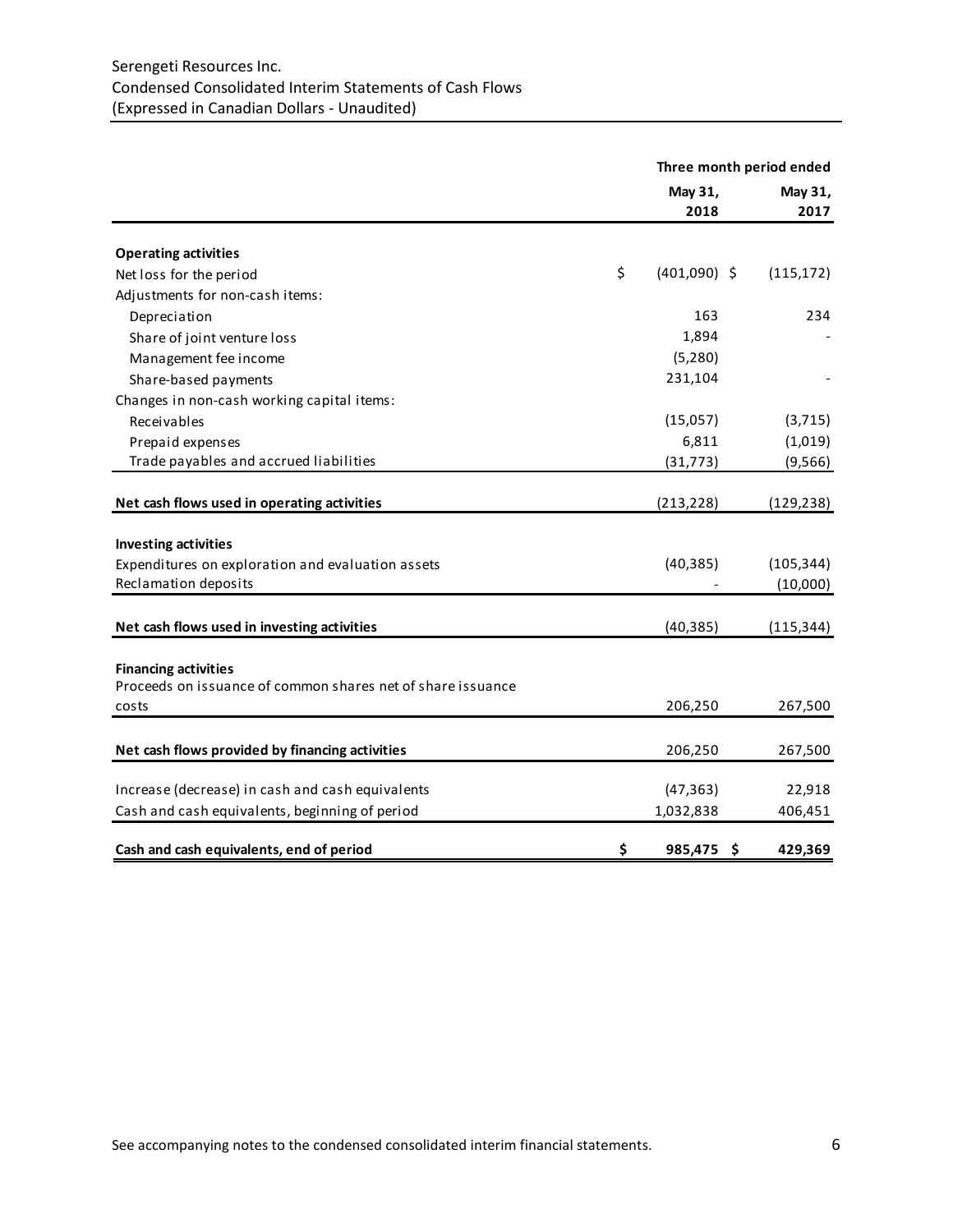### **1. Nature of operations and going concern**

Serengeti Resources Inc. (the "Company" or "Serengeti") was incorporated on March 5, 1973, under the laws of the province of British Columbia, Canada, and its principal activity is the acquisition and exploration of mineral properties in Canada. The Company's shares are traded on the TSX Venture Exchange ("TSX-V") under the symbol "SIR".

The head office and principal address of the Company is 800 West Pender Street, Suite 520, Vancouver, British Columbia, Canada, V6C 2V6. The Company's registered and records office address is 1185 West Georgia Street, Suite 1750, Vancouver, British Columbia, Canada, V6E 4E6.

# **Going concern**

These consolidated financial statements have been prepared on the assumption that the Company will continue as a going concern, meaning it will continue in operation for the foreseeable future and will be able to realize assets and discharge liabilities in the ordinary course of operations. Different bases of measurement may be appropriate if the Company was not expected to continue operations for the foreseeable future. At May 31, 2018, the Company had not achieved profitable operations, had a net loss of \$401,090 for the period ended May 31, 2018 and accumulated losses of \$31,596,373 (February 28, 2018 - \$31,195,283) since inception, all of which indicate a material uncertainty that may cast significant doubt about the Company's ability to continue as a going concern. The Company is in the process of completing a Preliminary Feasibility Study on its Kwanika property that is funded by its joint venture partner. In addition, the Company has sufficient cash on hand to fund operations for the next twelve months. The Company's continuation as a going concern is dependent upon successful completion of the Preliminary Feasibility Study on its Kwanika property and its ability to attain profitable operations to generate funds and/or its ability to raise equity capital or borrowings sufficient to meet its current and future obligations. Although the Company has been successful in the past in raising funds to continue operations, there is no assurance it will be able to do so in the future.

# **2. Significant accounting policies and new accounting standards**

These condensed consolidated interim financial statements were authorized for issue by the directors of the Company on July 27, 2018.

# *Statement of compliance with International Financial Reporting Standards*

These condensed consolidated interim financial statements have been prepared in accordance with International Accounting Standard 34, Interim Financial Reporting ("IAS 34") using accounting policies consistent with International Financial Reporting Standards ("IFRS") as issued by the International Accounting Standards Board ("IASB") and interpretations of the International Financial Reporting Interpretations Committee ("IFRIC"). The accounting policies and methods of computation applied by the Company in these condensed consolidated interim financial statements are the same as those applied in the Company's annual financial statements as at and for the year ended February 28, 2018 with the exception of the new accounting policy adopted in the current period.

The condensed consolidated interim financial statements do not include all of the information and note disclosures required for full annual financial statements and should be read in conjunction with the Company's annual financial statements as at and for the year ended February 28, 2018.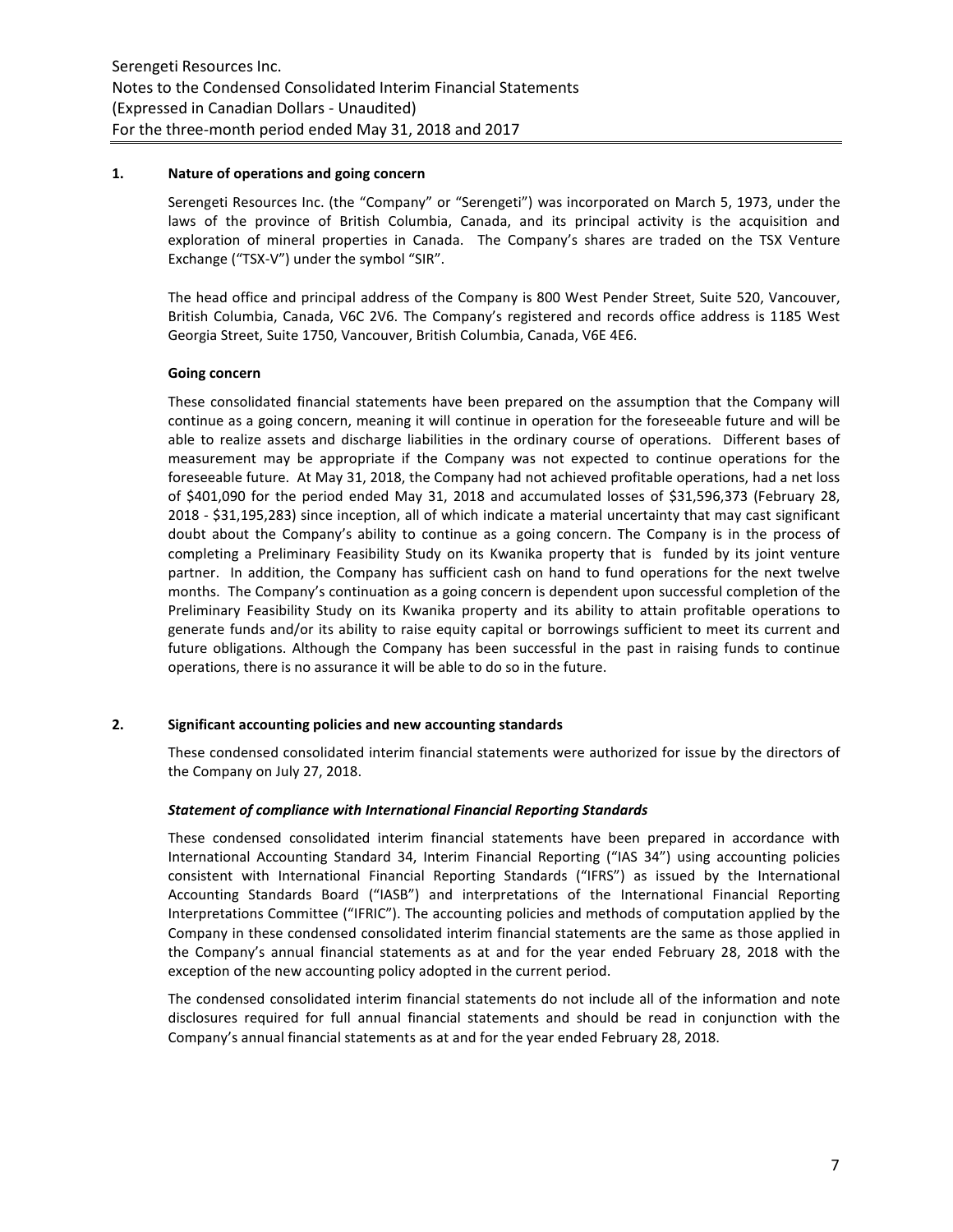### **2. Significant accounting policies and new accounting standards**

### **Financial Instruments**

The Company adopted all of the requirements of IFRS 9 Financial Instruments ("IFRS 9") as of March 1, 2018. IFRS 9 replaces IAS 39 Financial Instruments: Recognition and Measurement ("IAS 39"). IFRS 9 utilize a revised model for recognition and measurement of financial instruments and a single, forward-looking "expected loss" impairment model. Most of the requirements in IAS 39 for classification and measurement of financial liabilities were carried forward in IFRS 9, so the Company's accounting policy with respect to financial liabilities is unchanged. As a result of the adoption of IFRS 9, management has changed its accounting policy for financial assets retrospectively, for assets that continued to be recognized at the date of initial application.

The change did not impact the carrying value of any financial assets or financial liabilities on the transition date.

The following is the Company's new accounting policy for financial instruments under IFRS 9:

### Classification

The Company classifies its financial instruments in the following categories: at fair value through profit and loss ("FVTPL"), at fair value through other comprehensive income (loss) ("FVTOCI") or at amortized cost. The Company determines the classification of financial assets at initial recognition. The classification of debt instruments is driven by the Company's business model for managing the financial assets and their contractual cash flow characteristics. Equity instruments that are held for trading are classified as FVTPL. For other equity instruments, on the day of acquisition the Company can make an irrevocable election (on an instrument-by-instrument basis) to designate them as at FVTOCI. Financial liabilities are measured at amortized cost, unless they are required to be measured at FVTPL (such as instruments held for trading or derivatives) or if the Company has opted to measure them at FVTPL.

The adoption of IFRS 9 resulted in no impact to the opening accumulated deficit on March 1, 2018.

#### Measurement

Financial assets and liabilities at amortized cost

Financial assets and liabilities at amortized cost are initially recognized at fair value plus or minus transaction costs, respectively, and subsequently carried at amortized cost less any impairment.

Financial assets and liabilities at FVTPL

Financial assets and liabilities carried at FVTPL are initially recorded at fair value and transaction costs are expensed in the consolidated statements of comprehensive loss. Realized and unrealized gains and losses arising from changes in the fair value of the financial assets and liabilities held at FVTPL are included in the consolidated statements of comprehensive loss in the period in which they arise.

### Impairment of financial assets at amortized cost

The Company recognizes a loss allowance for expected credit losses on financial assets that are measured at amortized cost. At each reporting date, the Company measures the loss allowance for the financial asset at an amount equal to the lifetime expected credit losses if the credit risk on the financial asset has increased significantly since initial recognition. If at the reporting date, the financial asset has not increased significantly since initial recognition, the Company measures the loss allowance for the financial asset at an amount equal to the twelve-month expected credit losses. The Company shall recognize in the consolidated statements of comprehensive loss, as an impairment gain or loss, the amount of expected credit losses (or reversal) that is required to adjust the loss allowance at the reporting date to the amount that is required to be recognized.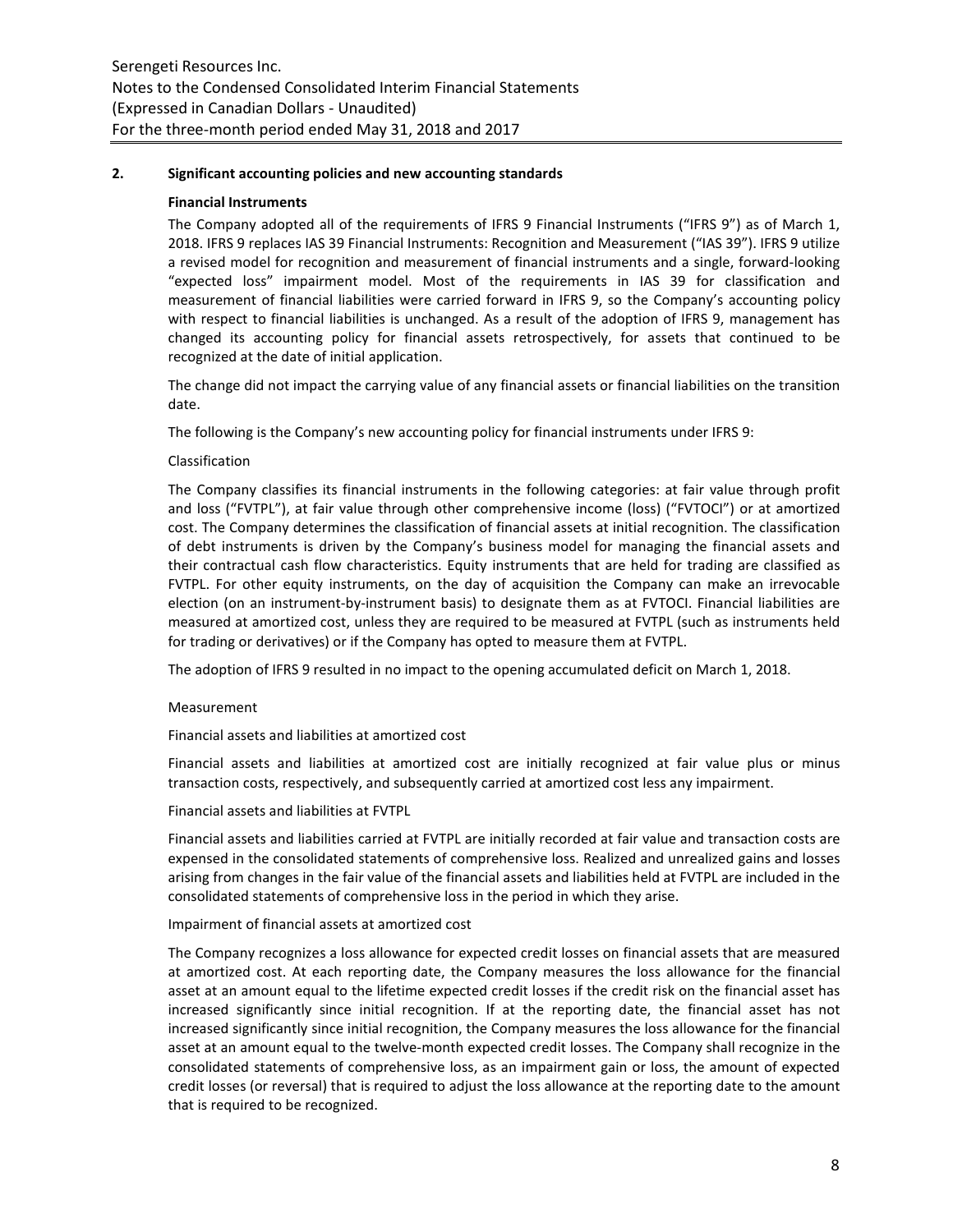### **2. Significant accounting policies and new accounting standards** (cont')

# Derecognition *Financial assets*

The Company derecognizes financial assets only when the contractual rights to cash flows from the financial assets expire, or when it transfers the financial assets and substantially all of the associated risks and rewards of ownership to another entity. Gains and losses on derecognition are generally recognized in the consolidated statements of comprehensive loss.

# **Revenue from Contracts**

The Company adopted all of the requirements of IFRS 15 Revenue from Contracts with Customers at March 1, 2018.As the Company does not have revenue from contracts with customers, the adoption of this new standard had no effect on its financial statements.

### *New accounting standards not yet adopted*

*IFRS 16 Leases* IFRS 16 is a new standard which sets out the principles for the recognition, measurement, presentation and disclosure of leases for both the lessee and the lessor. It introduces a single lessee accounting model that requires the recognition of all assets and liabilities arising from a lease. This standard has a proposed effective date of January 1, 2019. The Company is a lessee in respect of its office lease and this new standard will apply. However, the Company's leasing activity is incidental to its operations and the associated costs, and differences in their treatment arising under the new standard, are minor. Accordingly, the Company has determined that the adoption of this new standard will have a minor but not significant effect on its financial statements.

# **3. Cash and cash equivalents**

The components of cash and cash equivalents are as follows:

|                                    | May 31,    | February 28, |
|------------------------------------|------------|--------------|
|                                    | 2018       | 2018         |
| Cash at bank                       | 757,975 \$ | 805,338      |
| Guaranteed investment certificates | 227,500    | 227,500      |
|                                    | 985,475    | 1,032,838    |

# **4. Receivables**

|                                                  | May 31, | February 28, |
|--------------------------------------------------|---------|--------------|
|                                                  | 2018    | 2018         |
| Exploration costs recoverable from joint venture | 29,127  | 12,281       |
| HST / GST receivable                             | 8,714   | 12,156       |
| Other receivables                                | 4,870   | 1,565        |
|                                                  | 42.711  | 26,002       |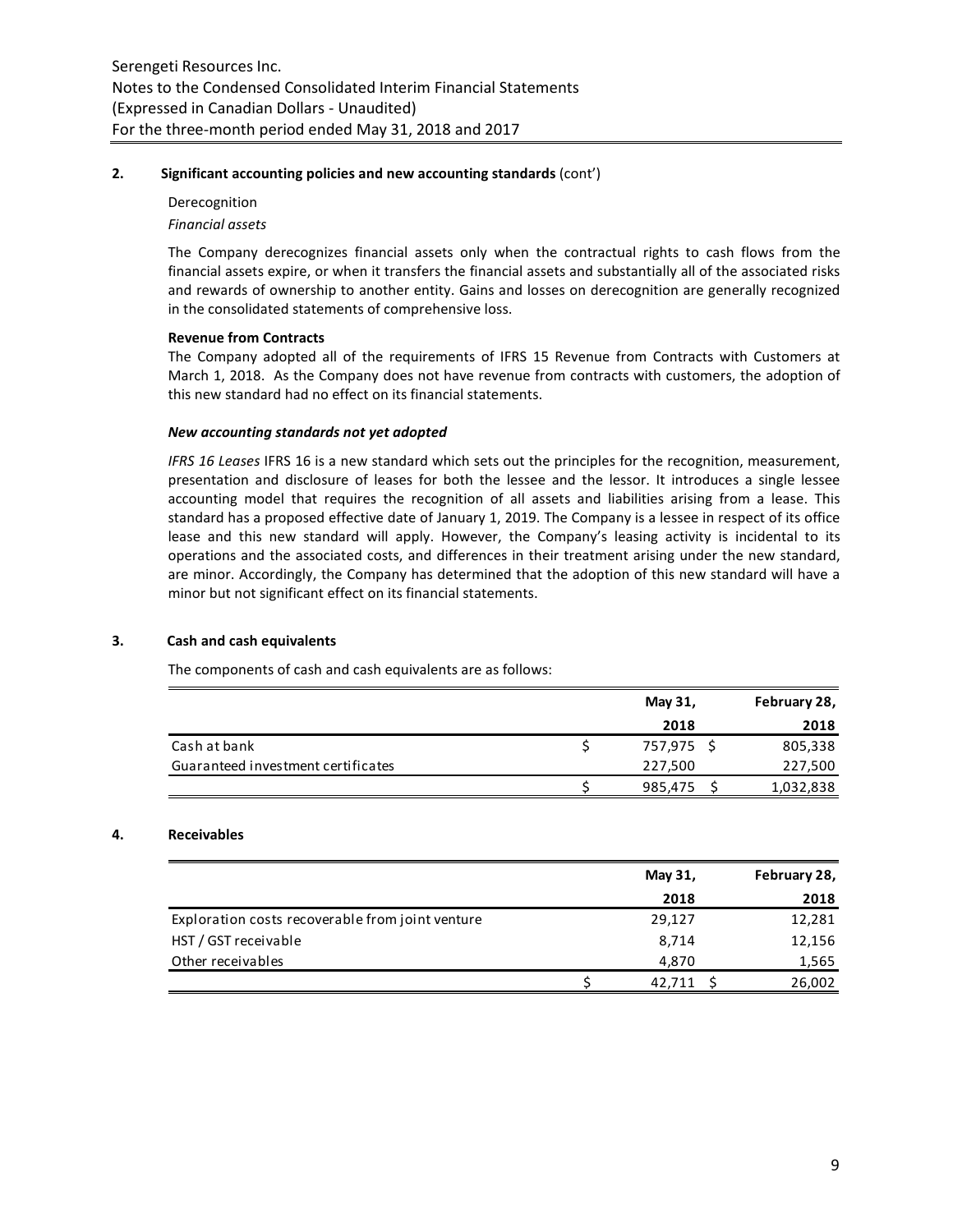### **5. Investment in joint venture – Kwanika Copper Corporation**

On November 24, 2017, Serengeti completed a transaction whereby Serengeti, POSCO DAEWOO Corporation ("PDC") and Kwanika Copper Corporation ("KCC") (formerly known as Daewoo Minerals Canada Corporation) signed a definitive joint venture agreement (the "JVA") for the exploration and development of the Kwanika and surrounding properties (the "Project"). Pursuant to the JVA, the respective interests of Serengeti and PDC in the Project have been transferred to KCC, which serves as the vehicle for the joint venture.

PDC contributed a total of \$8,300,000 in cash and holds 8,200,000 million common shares of KCC (representing 35% of the total issued shares of KCC). Serengeti contributed its 95% ownership of the Kwanika property, in exchange for 15,228,571 common shares of KCC (representing 65% of the total issued shares of KCC).

Serengeti will remain as project operator so long as it maintains a majority interest and will receive a 10% operator's fee on expenditures. During the year ended February 28, 2018, Serengeti received an operator's fee of \$700,000. Of this amount, \$663,913 is recorded as deferred revenue and will be recognized as income at 10% of budgeted Project expenditures as they are incurred.

In addition to maintaining its Project interest, Serengeti will be granted a 1% Net Smelter Royalty ("NSR") if its Project interest is diluted below 50% and an additional 0.5% NSR if its interest is diluted below 33 ⅓%, subject to partial buyback provisions to KCC. KCC will have certain concentrate offtake rights from production on the project, subject to Serengeti's ability to enter into separate streaming arrangements.

During the year ended February 28, 2018, based on the valuation assigned to Kwanika and other properties that were transferred to KCC, Serengeti recorded an impairment of \$1,841,910 on the Kwanika property and an impairment of \$593,879 on other properties prior to their transfer to KCC for a total impairment of \$2,435,789.

|     | May 31, 2018 |
|-----|--------------|
|     | (unaudited)  |
| \$  | 6,655,489    |
|     | 16,804,133   |
| \$. | 23,459,622   |
| S   | 30,428       |
|     |              |
|     |              |
|     | 15,228,571   |
|     | 8,300,000    |
|     | (99, 377)    |
|     | 23,429,194   |
|     | 23,459,622   |
|     |              |

# **Summarized statement of financial position – Kwanika Copper Corporation**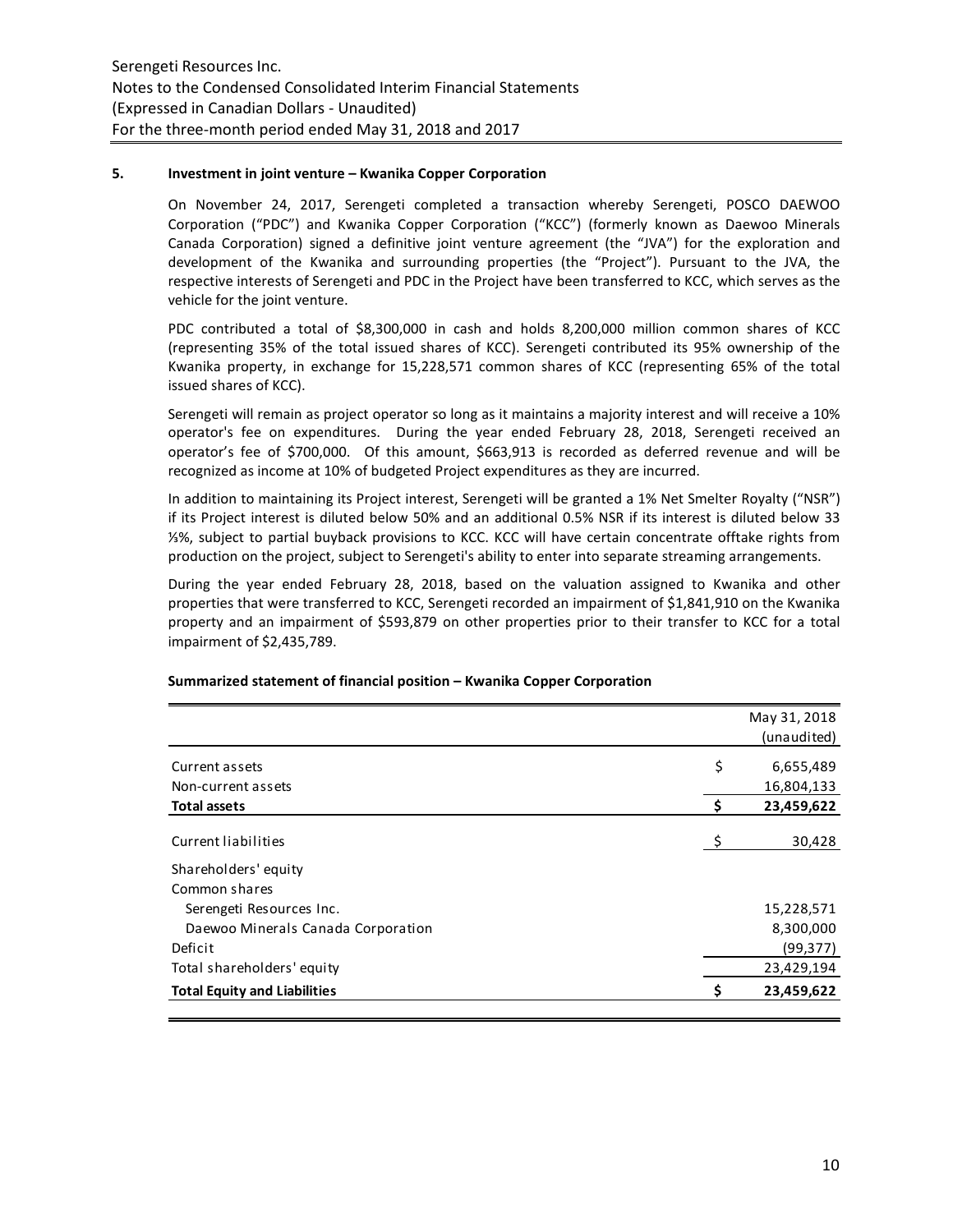### **5. Investment in joint venture - Kwanika Copper Corporation** (cont'd)

Serengeti's share of the joint venture loss of \$2,914 for the period from March 1, 2018 to May 31, 2018, was \$1,894 and has been recorded in the Consolidated Statement of Loss and Comprehensive Loss for the current year.

Changes in the investment in joint venture for the period ended May 31, 2018 are as follows:

| Balance February 28, 2018                                                    | 15,214,032 |
|------------------------------------------------------------------------------|------------|
| Share of joint venture loss from March 1, 2018 to May 31, 2018               | (1,894)    |
| 65% of management fee income earned from joint venture from March 1, 2018 to |            |
| May 31, 2018                                                                 | (9,807)    |
| Balance May 31, 2018                                                         | 15,202,331 |

### **6. Exploration and evaluation assets**

The following is a description of the Company's exploration and evaluation assets and the related expenditures incurred for the period ended May 31, 2018:

|                                         | Atty              |      | <b>Milligan West</b> | Other        | Total           |
|-----------------------------------------|-------------------|------|----------------------|--------------|-----------------|
| <b>Property acquisition costs</b>       |                   |      |                      |              |                 |
| Balance, beginning of period            | \$                | - \$ | $43,111$ \$          | 791,175 \$   | 834,286         |
| Additions                               | 54,879            |      |                      | 5,600        | 60,479          |
| Balance, end of period                  | \$<br>54,879 \$   |      | $43,111$ \$          | 796,775\$    | 894,765         |
| <b>Exploration and evaluation costs</b> |                   |      |                      |              |                 |
| Balance, beginning of year              | \$                | - \$ | $513,115$ \$         | $554,258$ \$ | 1,067,373       |
| Costs incurred during period:           |                   |      |                      |              |                 |
| Camp and operations                     |                   |      | 1,703                |              | 1,703           |
| Consulting                              | 7,008             |      | 169                  | 715          | 7,892           |
|                                         | 7,008             |      | 1,872                | 715          | 9,595           |
| <b>Cost recoveries</b>                  |                   |      | (1,651)              |              | (1,651)         |
| Balance, end of period                  | \$<br>$7,008$ \$  |      | $513,336$ \$         | 554,973      | \$<br>1,075,317 |
| Total                                   | \$<br>$61,887$ \$ |      | $556,447$ \$         | 1,351,748 \$ | 1,970,082       |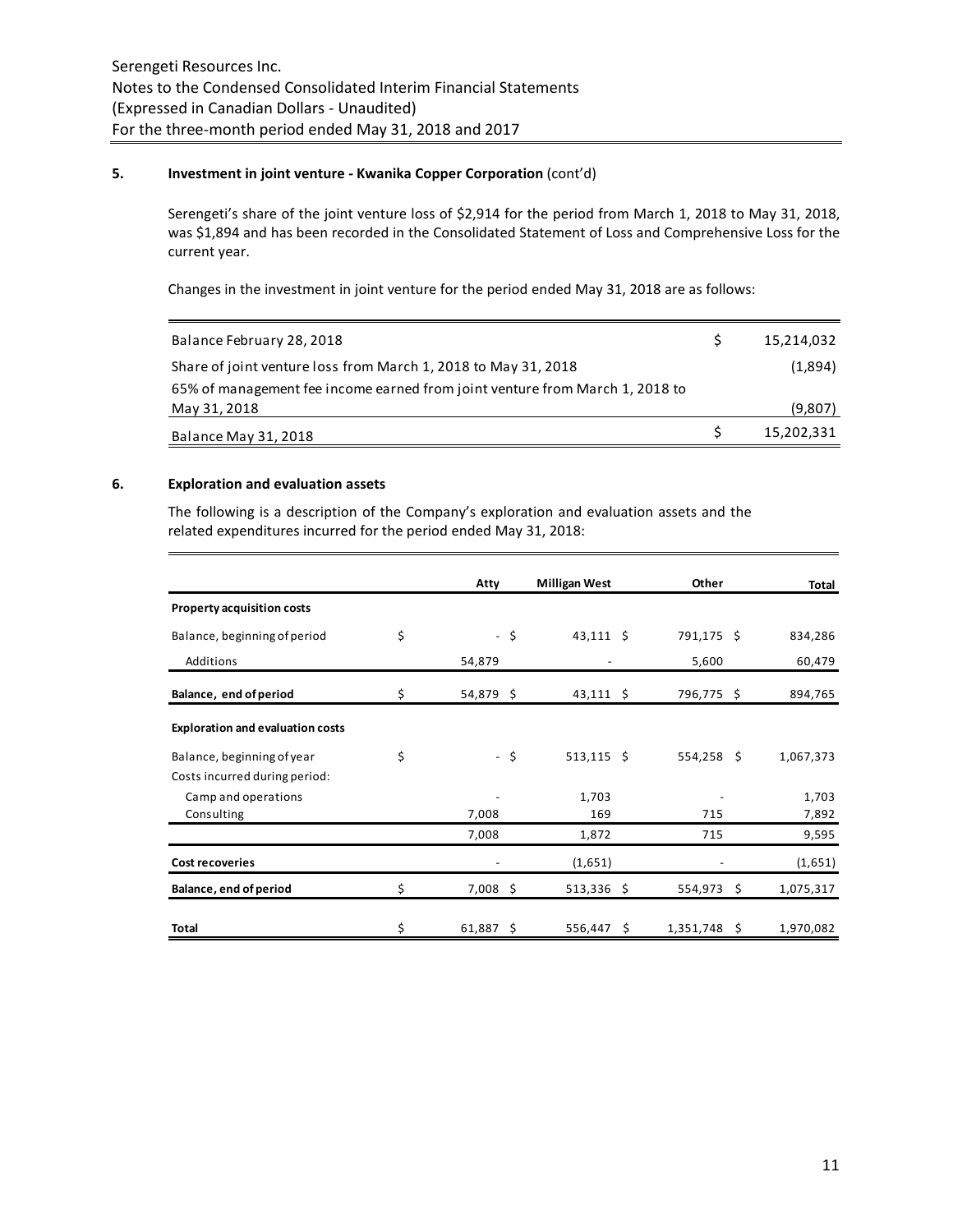### **6. Exploration and evaluation assets** (cont'd)

a) Atty and ATG Claims

The Company entered into an agreement to acquire a 100% interest in the Atty property from Finlay Minerals Ltd. ("Finlay") and adjacent claims ("ATG Claims") from Electrum Resource Corp. ("Electrum") on March 4, 2018 and the agreement was approved by the TSX Venture Exchange on April 10, 2018.

In consideration for the interest in the Atty property the Company is required to complete aggregate exploration expenditures of \$12,000,000 over eight years, of which \$300,000 is required for 2018, make aggregate cash payments of \$625,000 over eight years of which \$25,000 was due on signing (paid), and make \$975,000 in payments, payable in cash or shares of the Company, of which \$25,000 was due on TSX approval of the transaction (172,058 shares and \$568 cash were issued). Electrum is entitled to a net smelter return royalty of 3% on the property which may be reduced to 1.5% by making aggregate optional payments of \$500,000.

The Company also agreed to make a payment of the lesser of \$1,000,000 or the value of 500,000 shares of the Company upon a production decision for the property.

In consideration for the ATG Claims, the Company is required to issue 200,000 shares of the Company, of which 40,000 were to be issued on TSX approval (issued) with the remaining 160,000 shares to be issued at 40,000 shares per year for a period of four years.

b) Milligan West

The Company owns a 56.3% interest in the Milligan West property in joint venture with Fjordland Exploration Inc., an arms-length company also listed on the TSX-V.

c) Other B.C. Properties

Serengeti holds a 100% interest in sixteen other properties.All of the Company's current mineral properties are located in British Columbia.

# **7. Reclamation deposits**

The Company has posted bonds and investment certificates to provide for certain potential reclamation liabilities as agreed with the Province of British Columbia – Ministry of Energy, Mines and Petroleum Resources.

|                              | May 31,                  | February 28, |
|------------------------------|--------------------------|--------------|
|                              | 2018                     | 2018         |
| Balance, beginning of period | 94,284                   | 73,024       |
| Additions                    | $\overline{\phantom{0}}$ | 21,260       |
| Balance, end of period       | 94,284                   | 94,284       |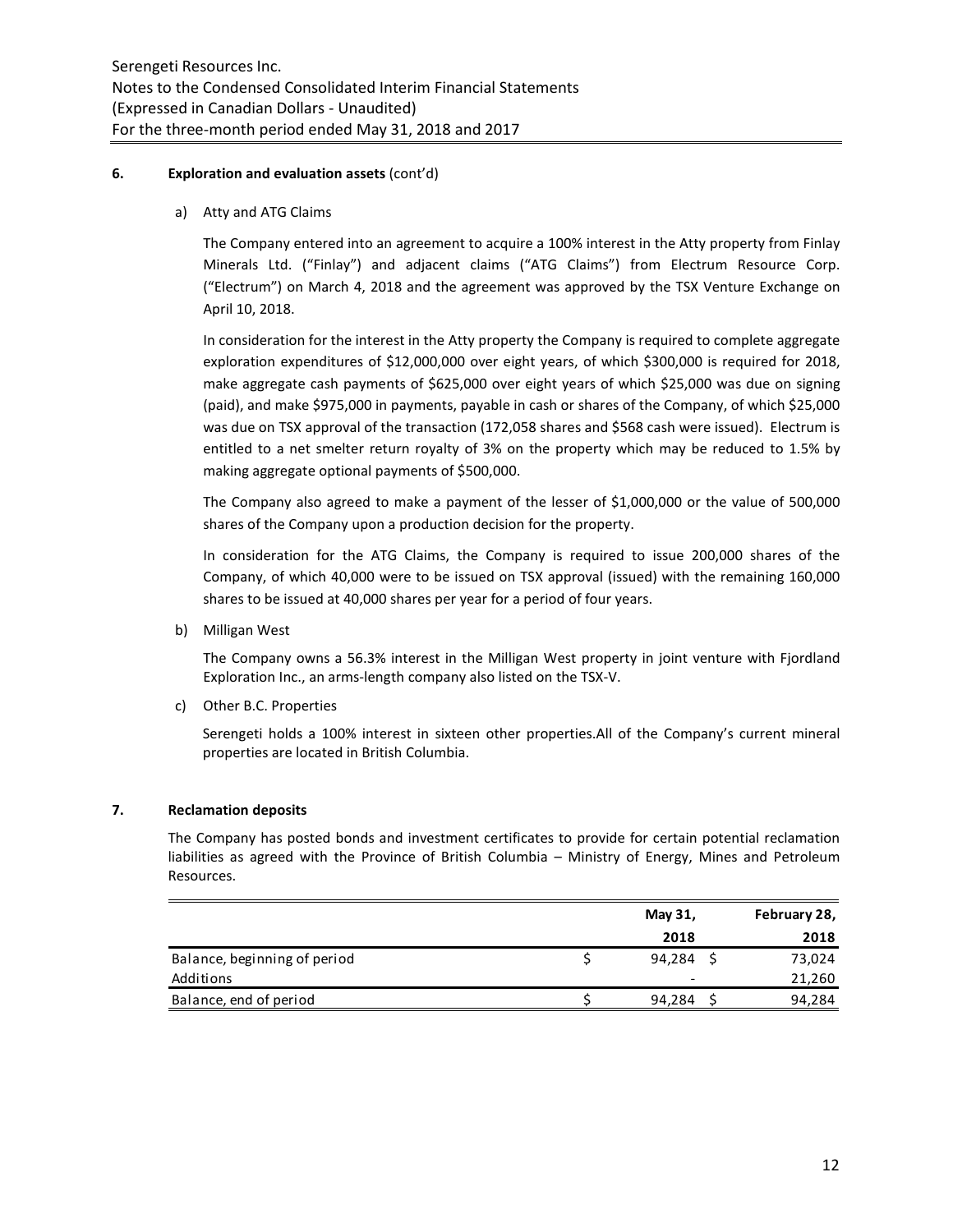### **8. Trade payables and accrued liabilities**

|                                | May 31, | February 28, |
|--------------------------------|---------|--------------|
|                                | 2018    | 2018         |
| Trade payables                 | 33,904  | 57,847       |
| Amounts due to related parties | 6,797   | 4,280        |
| Accrued liabilities            | 22.500  | 18,085       |
|                                | 63,201  | 80,212       |

### **9. Share capital and reserves**

#### *Authorized share capital*

An unlimited number of common shares without par value.

### *Issued share capital*

At May 31, 2018, there were 88,822,179 issued and fully paid common shares (February 28, 2018 – 86,635,121).

On April 9, 2018, 212,058 common shares were issued at a fair value of \$29,688 in connection with the acquisition of a 100% interest in the Atty property and the ATG Claims. (See note 6).

During the period ended May 31, 2018, 1,975,000 warrants were exercised for gross proceeds of \$206,250.

### *Basic and diluted loss per share*

The basic and diluted loss per share for the period ended May 31, 2018 was \$0.00 (2017 - \$0.00). The calculation of basic and diluted loss per share for the period ended May 31, 2018 was based on the loss attributable to common shareholders of \$406,313 (2017 - \$115,172) and the weighted average number of common shares outstanding of 86,795,057 (2017 – 73,835,125). The diluted loss per share does not include the effect of stock options and warrants as they are anti-dilutive. At May 31, 2018, the total number of potentially dilutive warrants was 2,875,100 (2017 – 8,528,600) and the total number of potentially dilutive stock options was 8,245,000 (2017 – 8,545,000). The aggregate number of potentially dilutive shares was 11,120,100 (2017 – 17,073600).

# *Warrants*

The Company carried out a warrant exercise incentive program (the "Incentive Program") designed to encourage the early exercise of up to 3,306,000 of its outstanding unlisted warrants (the "Warrants"). The Warrants, exercisable at a price of \$0.15 per common share until August 5, 2018, were originally issued by the Company as part of a unit private placement financing which closed on August 5, 2016. Pursuant to the Incentive Program, the Company offered an inducement to each Warrant holder that exercises their Warrants during a 20-calendar-day early exercise period, by the issuance of one additional share purchase warrant for each warrant early exercised. Each new warrant (the "Incentive Warrant") entitles the holder to purchase one additional common share of the Company for a period of 18 months from the date of issuance of such Incentive Warrant, at a price of \$0.22. In connection with the Incentive Program, as of May 31, 2018, 1,075,000 warrants at an exercise price of \$0.15 were exercised for gross proceeds of \$161,250.

On May 31, 2018, 900,000 warrants at an exercise price of \$0.05 were exercised for proceeds of \$45,000.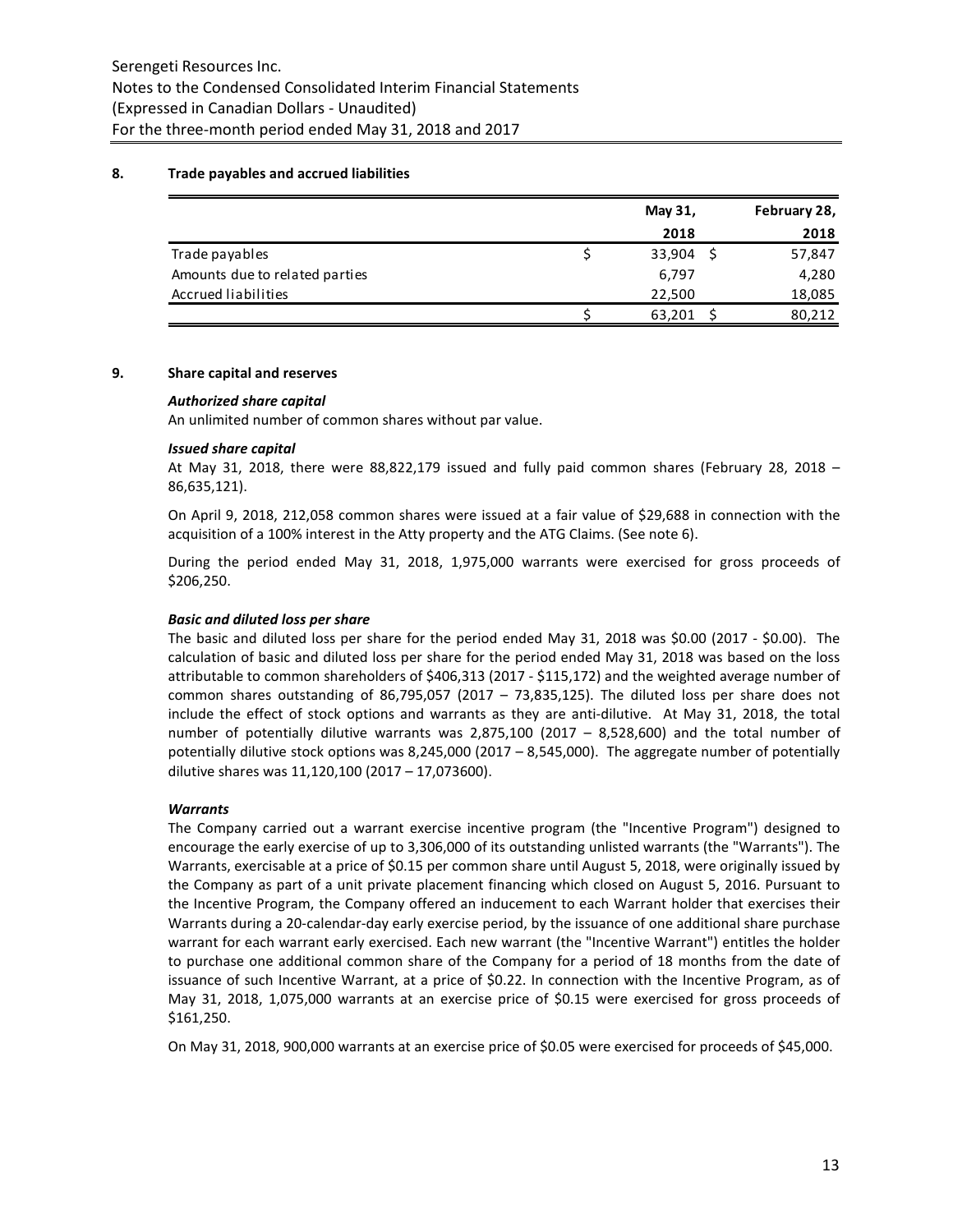# **9. Share capital and reserves** (cont'd)

### *Warrants (cont')*

The following table summarizes information about the issued and outstanding warrants for the threemonth period ended May 31, 2018, and the year ended February 28, 2018, as follows:

|                           | May 31, 2018                       |    | <b>February 28, 2018</b> |             |            |
|---------------------------|------------------------------------|----|--------------------------|-------------|------------|
|                           |                                    |    | Weighted                 |             | Weighted   |
|                           |                                    |    | average                  |             | average    |
|                           | Number of<br>Number of<br>exercise |    |                          |             | exercise   |
|                           | warrants                           |    | price                    | warrants    | price      |
| Warrants outstanding,     |                                    |    |                          |             |            |
| beginning of period       | 4,850,100                          | \$ | 0.12                     | 13,878,600  | \$<br>0.08 |
| Warrants issued           |                                    |    |                          | 135,800     | 0.15       |
| Warrants exercised        | (1,975,000)                        |    | 0.10                     | (9,164,300) | 0.05       |
| Warrants outstanding, end |                                    |    |                          |             |            |
| of period                 | 2,875,100                          | \$ | 0.14                     | 4,850,100   | 0.12       |

# *Stock options*

The Company has adopted an incentive stock option plan, which provides that the Board of Directors of the Company may from time to time, in its discretion, and in accordance with TSX-V policies, grant to directors, officers, employees and consultants of the Company, non-transferable stock options to purchase common shares, provided that the number of common shares reserved for issuance does not exceed a fixed total of 12,624,000. Such options may be exercisable for a period of up to five years from the date of grant.

During the period ended May 31, 2018, the Company granted 1,600,000 stock options exercisable at \$0.15 per share for a period of 5 years and 200,000 stock options exercisable at \$0.15 per share for a period of 2 years. All options vested upon grant.

During the period ended May 31, 2018, 1,825,000 stock options, exercisable at \$0.12 per share, expired unexercised.

The changes in stock options during the period ended May 31, 2018, and the year ended February 28, 2018, are as follows:

|                                    | May 31, 2018         |                                          | <b>February 28, 2018</b> |                                          |      |  |
|------------------------------------|----------------------|------------------------------------------|--------------------------|------------------------------------------|------|--|
|                                    | Number of<br>options | Weighted<br>average<br>exercise<br>price | Number of<br>options     | Weighted<br>average<br>exercise<br>price |      |  |
| Options outstanding, beginning of  |                      |                                          |                          |                                          |      |  |
| period                             | 8,270,000            | Ś.<br>0.10                               | 8,545,000                | Ś.                                       | 0.09 |  |
| Options granted                    | 1,800,000            | 0.15                                     | 150,000                  |                                          | 0.20 |  |
| Options exercised                  |                      |                                          | (425,000)                |                                          | 0.06 |  |
| Options expired                    | (1,825,000)          | 0.12                                     |                          |                                          |      |  |
| Options outstanding, end of period | 8,245,000            | Ś<br>0.11                                | 8,270,000                | Ś                                        | 0.10 |  |
| Options exercisable, end of period | 8,245,000            | 0.11                                     | 8,195,000                | \$                                       | 0.10 |  |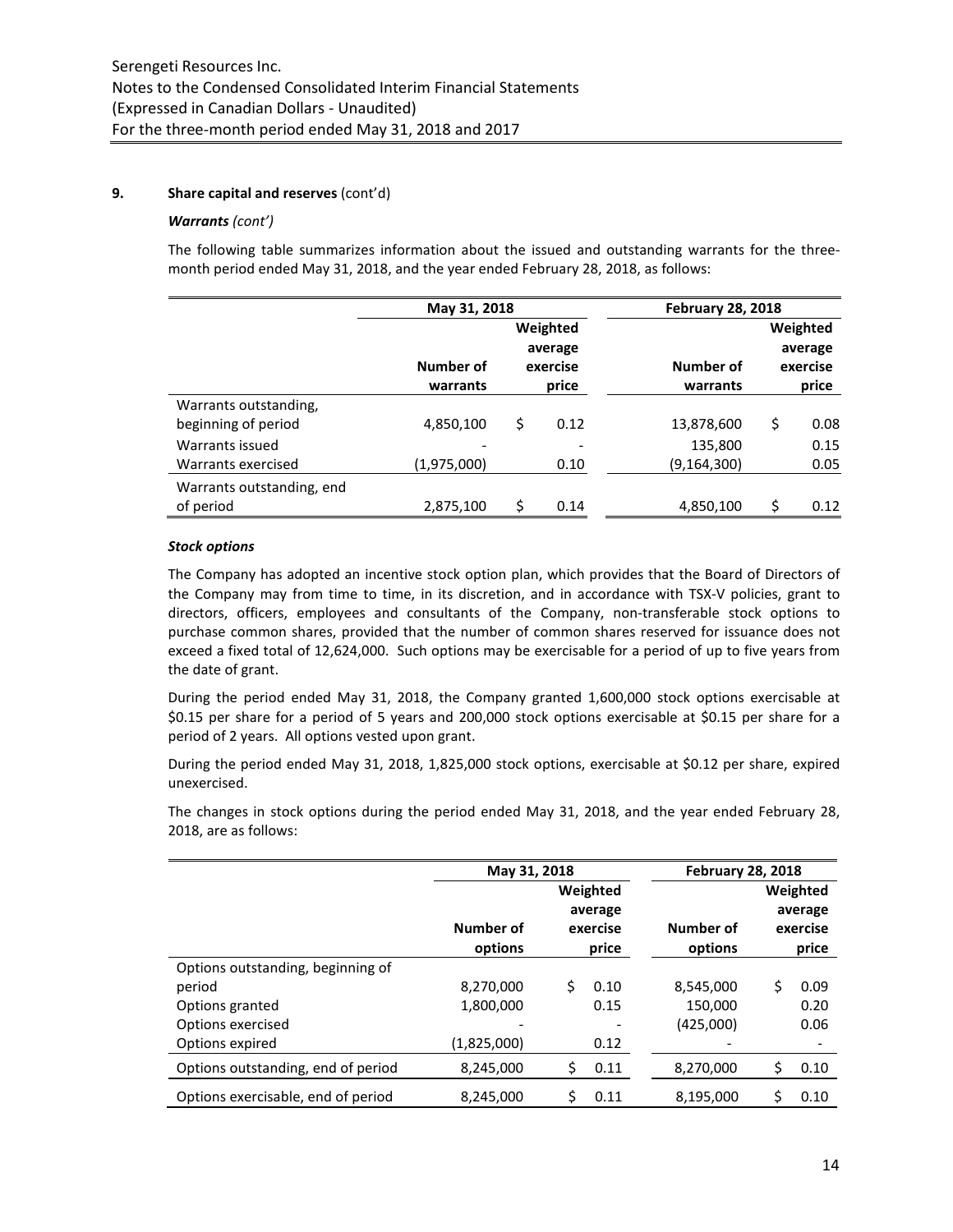# **9. Share capital and reserves** (cont'd)

### *Stock options (cont'd)*

Details of options outstanding as at May 31, 2018 are as follows:

| <b>Weighted average</b> | <b>Weighted average</b> | <b>Number of options</b> | <b>Number of options</b> |
|-------------------------|-------------------------|--------------------------|--------------------------|
| exercise price          | contractual life        | outstanding              | exercisable              |
| $$0.05 - $0.08$         | 2.10 years              | 4,170,000                | 4,170,000                |
| $$0.14 - $0.20$         | 4.08 years              | 4,075,000                | 4,075,000                |
|                         | 3.08 years              | 8,245,000                | 8,245,000                |

During the period ended May 31, 2018, the Company granted 1,800,000 (2017 – Nil) stock options with a weighted average fair value of \$0.12 (2017 – N/A) per option. The Company recorded share-based compensation of \$231,104 (2017 - \$Nil) relating to options vested during the period.

The fair value of options granted was determined using the Black-Scholes option pricing model using the following weighted average assumptions:

|                          | May 31, 2018 | May 31, 2017 |
|--------------------------|--------------|--------------|
| Expected life of options | 4.67 years   |              |
| Annualized volatility    | 124.32%      |              |
| Risk-free interest rate  | 2.03%        |              |
| Dividend rate            | 0%           |              |

#### *Warrant and share-based payment reserves*

The share-based payment and warrant reserves comprise stock-based compensation expense and other warrant payments. When stock options or warrants are exercised, the corresponding amount will be transferred to share capital.

#### **10. Related party transactions**

#### *Related party balances*

The following amounts due to related parties are included in trade payables and accrued liabilities and have arisen from amounts owing for expense reimbursements (Note 8). These amounts are unsecured, non-interest bearing and have no fixed terms of repayment.

|                                       | May 31, |       | February 28, |  |
|---------------------------------------|---------|-------|--------------|--|
|                                       |         | 2018  | 2018         |  |
| Directors and officers of the Company |         | 6.797 | 4,280        |  |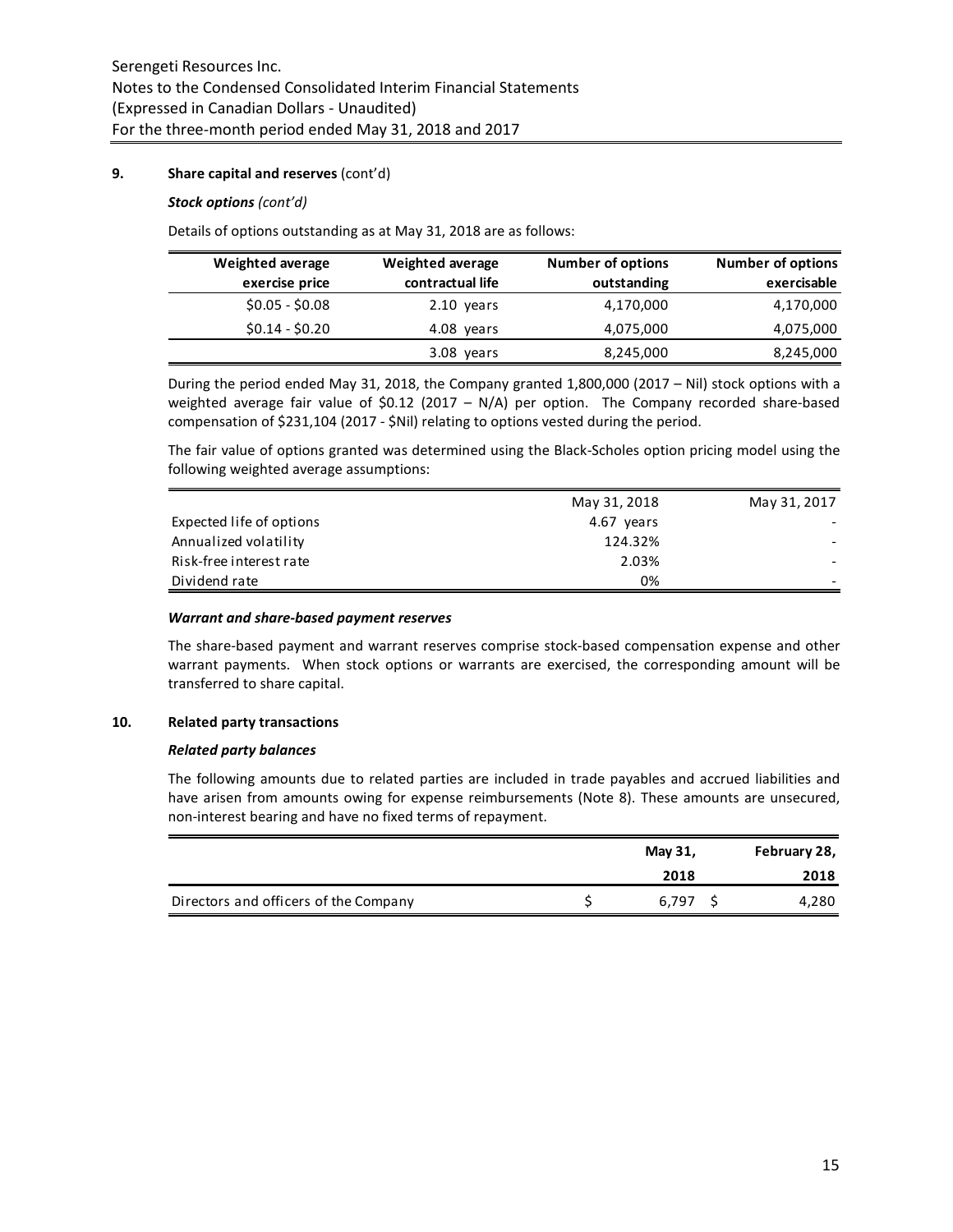### **10. Related party transactions** (cont'd)

### *Key management personnel compensation – paid or accrued*

Key management personnel include those persons having authority and responsibility for planning, directing and controlling activities of the Company as a whole. The Company has determined that its key management personnel consists of the Company's Board of Directors and corporate officers.

|                      | <b>Three Months Ended</b> |  |              |  |
|----------------------|---------------------------|--|--------------|--|
|                      | May 31, 2018              |  | May 31, 2017 |  |
| Management fees (1)  | 45,381                    |  | 42,000       |  |
| Consulting (2)       | 24,040                    |  | 13,342       |  |
| Director fees        | 12,500                    |  |              |  |
| Share-based payments | 195,074                   |  |              |  |
|                      | 276,995                   |  | 55,342       |  |

(1) A portion of management fees are allocated to exploration and evaluation assets.

(2) Includes accounting fees paid to a company controlled by the CFO of \$15,310 (2017: \$10,868). A portion of consulting fees are allocated to share issuance costs.

### **11. Financial risk management**

The Company is exposed in varying degrees to a variety of financial instrument related risks. The Board of Directors approves and monitors the risk management processes, inclusive of documented investment policies, counterparty limits, and controlling and reporting structures. The type of risk exposure and the way in which such exposure is managed is summarized as follows:

### *Credit risk*

Credit risk is the risk that one party to a financial instrument will fail to discharge an obligation and cause the other party to incur a financial loss. The Company's primary exposure to credit risk is on its cash held in bank accounts. The majority of cash is deposited in bank accounts at a major bank in Canada. As most of the Company's cash held by one bank there is a concentration of credit risk. This risk is managed by using major banks that are high credit quality financial institutions as determined by rating agencies.

# *Liquidity risk*

Liquidity risk is the risk that the Company will not be able to meet its financial obligations as they fall due. The Company has a planning and budgeting process in place to help determine the funds required to support the Company's normal operating requirements on an ongoing basis. The Company ensures that there are sufficient funds to meet its short-term business requirements, taking into account its anticipated cash flows from operations and its holdings of cash and cash equivalents.

Historically, the Company's principal source of funding has been the issuance of equity securities for cash, primarily through private placements. The Company's access to financing is always uncertain. There can be no assurance of continued access to necessary levels of equity funding.

#### *Interest rate risk*

Interest rate risk is the risk that the fair value of future cash flows of a financial instrument will fluctuate because of changes in market interest rates. The Company is not exposed to significant interest rate risks.

#### *Capital Management*

The Company's policy is, if permitted by market conditions, to maintain a strong capital base so as to support investor and creditor confidence and support future development of the business. The capital